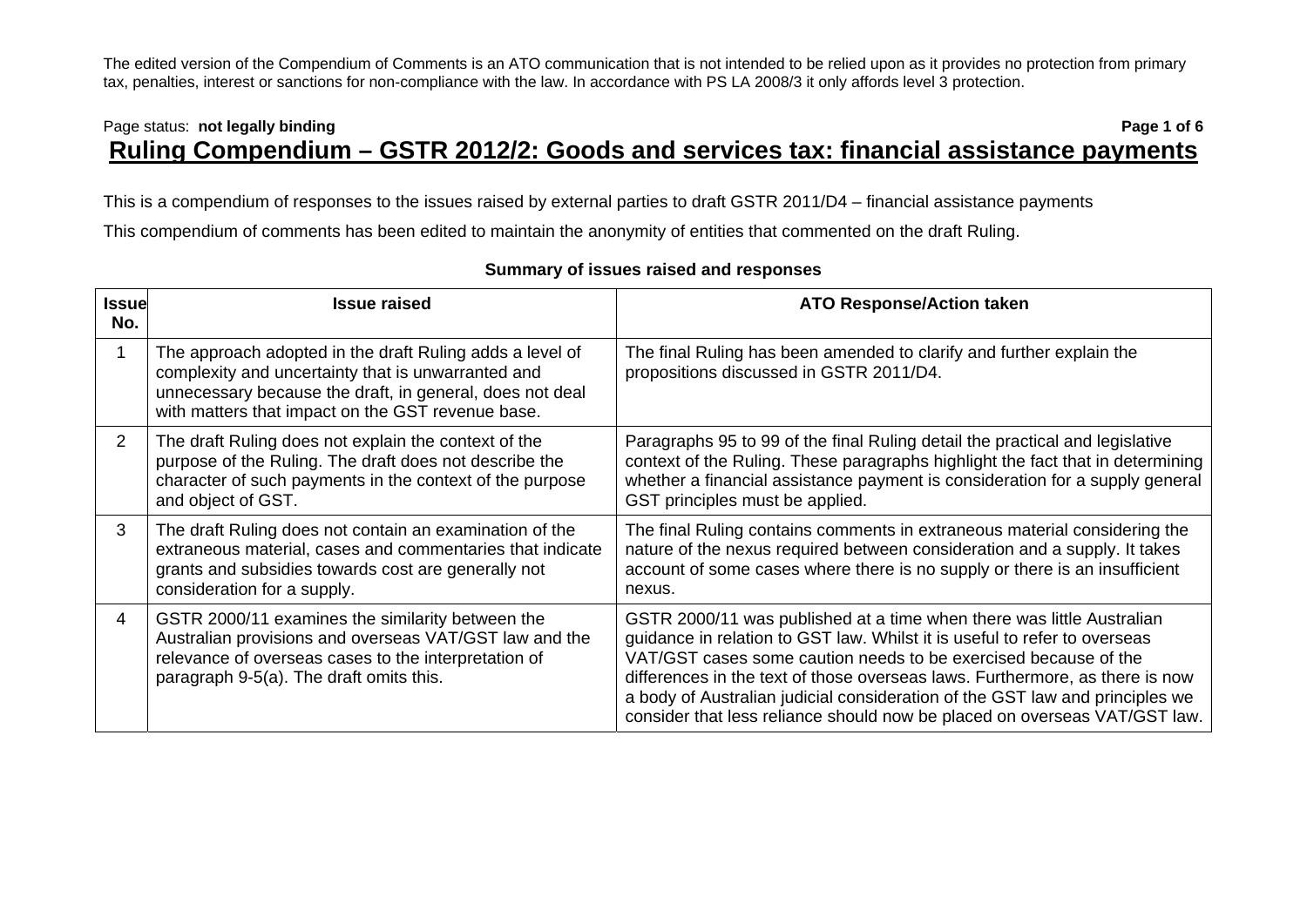|                     | Page status: not legally binding                                                                                                                                                                                                                                                                                                                                                                                                             | Page 2 of 6                                                                                                                                                                                                                                                                                                                                                                                                                                         |
|---------------------|----------------------------------------------------------------------------------------------------------------------------------------------------------------------------------------------------------------------------------------------------------------------------------------------------------------------------------------------------------------------------------------------------------------------------------------------|-----------------------------------------------------------------------------------------------------------------------------------------------------------------------------------------------------------------------------------------------------------------------------------------------------------------------------------------------------------------------------------------------------------------------------------------------------|
| <b>Issue</b><br>No. | <b>Issue raised</b>                                                                                                                                                                                                                                                                                                                                                                                                                          | <b>ATO Response/Action taken</b>                                                                                                                                                                                                                                                                                                                                                                                                                    |
| 5                   | The draft does not deal with Government to Government<br>funding that is the subject of GSTR 2011/2. Consequently,<br>it is unclear whether the Commissioner's view is that such<br>payments would be subject to GST but for<br>paragraph $9-15(3)(c)$ .                                                                                                                                                                                     | GSTR 2011/2 deals specifically with government to government funding<br>where the payment is an appropriation under an Australian law.<br>The draft and final Rulings apply to government to government funding<br>where the specific requirements of paragraph 9-15(3)(c) are not met.<br>Where government to government funding is not an appropriation there will<br>be a taxable supply where the general GST principles expressed in the final |
| 6                   | The draft does not deal with the treatment of amounts to<br>which the law of trust apply $-$ such as gifts for charitable<br>purposes, distributions made by charitable trusts and<br>foundations or the settlement of amounts on trustees. The<br>draft's focus on 'agreements' and 'contracts' is narrow in<br>light of the subject matter of the Ruling being payments<br>intended to benefit certain purposes or activities carried out. | Ruling are satisfied.<br>The Ruling addresses gifts at paragraphs 69 to 83 and whether a settlement<br>of a trust would be a taxable supply at Example 9 and paragraphs 117-118.<br>The Ruling also addresses common financial assistance payment scenarios<br>between charities, non-profit bodies etcetera and like bodies, and in<br>particular, whether such payments are consideration for a supply.                                           |
| $\overline{7}$      | The draft covers similar ground to GSTR 2006/9. Because<br>too little emphasis is given to the character of grants,<br>subsidies etcetera, there is a tension between the two<br>rulings and the role of each.                                                                                                                                                                                                                               | GSTR 2006/9 details the Commissioner's views about the concept of<br>supplies more broadly. This final Ruling applies the propositions advanced<br>in GSTR 2006/9 in the context of financial assistance payments and whether<br>those payments are consideration for a supply.                                                                                                                                                                     |
| 8                   | Paragraphs 10-12 of the draft Ruling purport to set out an<br>approach to determine whether a supply is for<br>consideration for the purposes of paragraph 9-5(a). Is this<br>approach accurate or necessary?                                                                                                                                                                                                                                | The discussion in paragraphs 10 to 12 of the draft Ruling now appear in the<br>explanation section of the final Ruling and has been given more context by<br>reference to the legislative scheme of the GST Act and other GST rulings in<br>which the Commissioner discusses the connection between consideration<br>and a supply (see paragraphs 88 to 92 and 115-116 of the final Ruling).                                                        |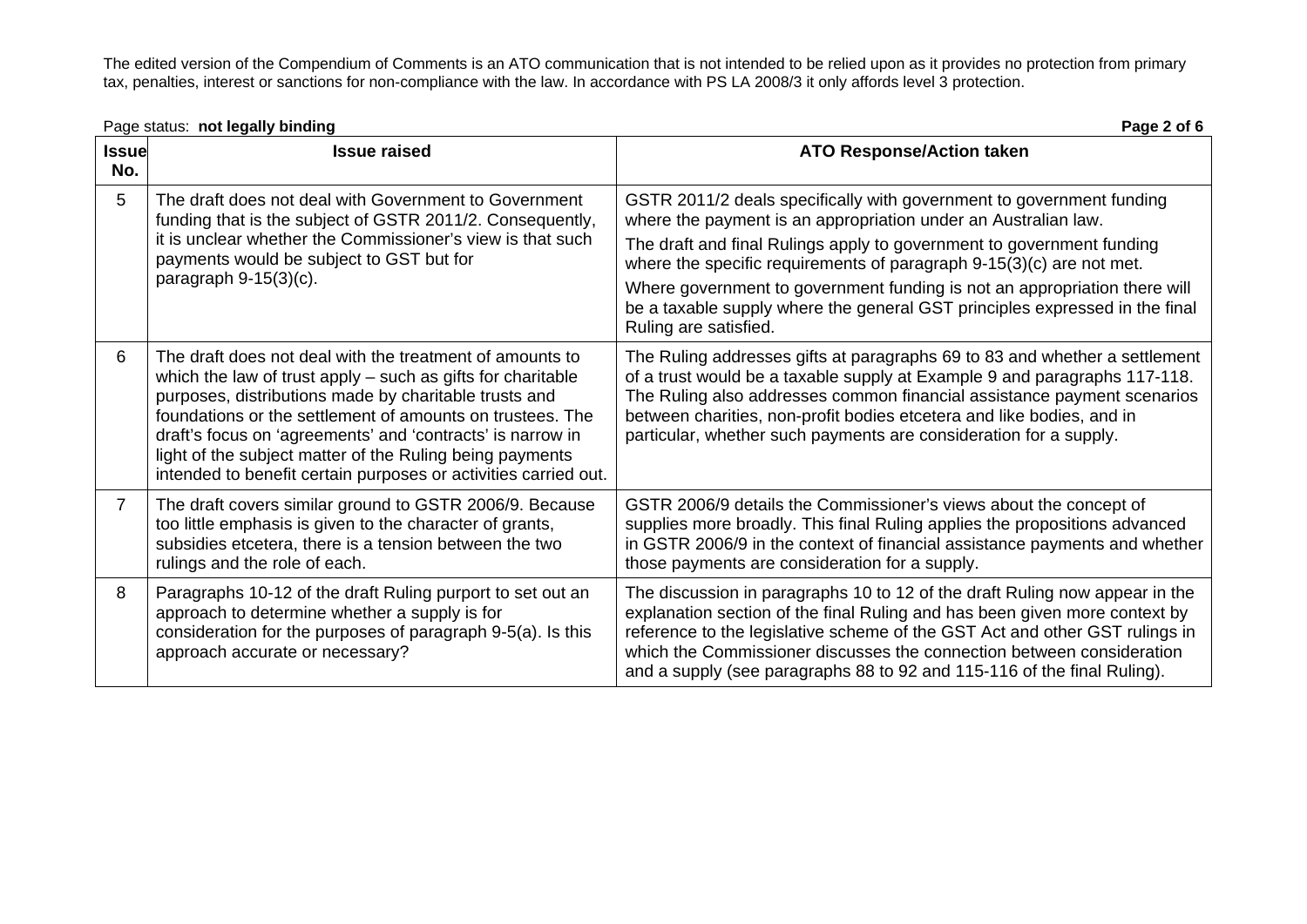| Page status: not legally binding |                                                                                                                                                                                                                                                                                                                                                                                                                                                                                                      | Page 3 of 6                                                                                                                                                                                                                                                                                                                                                                              |  |
|----------------------------------|------------------------------------------------------------------------------------------------------------------------------------------------------------------------------------------------------------------------------------------------------------------------------------------------------------------------------------------------------------------------------------------------------------------------------------------------------------------------------------------------------|------------------------------------------------------------------------------------------------------------------------------------------------------------------------------------------------------------------------------------------------------------------------------------------------------------------------------------------------------------------------------------------|--|
| <b>Issue</b><br>No.              | <b>Issue raised</b>                                                                                                                                                                                                                                                                                                                                                                                                                                                                                  | <b>ATO Response/Action taken</b>                                                                                                                                                                                                                                                                                                                                                         |  |
| 9                                | Paragraphs 13 to 22 of the draft Ruling, we disagree with<br>the conclusion that 'most financial assistance payments are<br>consideration' and the approach of the draft Ruling for the<br>following reasons:                                                                                                                                                                                                                                                                                        | The comment that 'most financial assistance payments are consideration'<br>has been omitted from the final Ruling because whether a financial<br>assistance payment is consideration for a supply will depend on an<br>examination of the facts and surrounding circumstances of the arrangement.                                                                                        |  |
|                                  | the impact the Qantas decision and the Full Federal<br>Court's rejection of an approach that referred first to<br>the supplies listed in subsection 9-10(2).                                                                                                                                                                                                                                                                                                                                         | The Commissioner's views on the connection between consideration and a<br>supply are made clearer in the final Ruling in that there is some clarification<br>of when, in the context of financial assistance payments, a sufficient nexus<br>between the two exists (see paragraphs 15 to 43 and 121 onwards).                                                                           |  |
|                                  | the statement of the High Court in Commissioner of<br>$\bullet$<br>Taxation v Reliance Carpet Co Pty Limited (2008)<br>236 CLR 342 that 'taxable supply' is a composite term                                                                                                                                                                                                                                                                                                                         |                                                                                                                                                                                                                                                                                                                                                                                          |  |
|                                  | the term 'consideration' has no meaning except in<br>$\bullet$<br>relation to its connection to a supply                                                                                                                                                                                                                                                                                                                                                                                             |                                                                                                                                                                                                                                                                                                                                                                                          |  |
| 10 <sup>°</sup>                  | Paragraphs 13 to 22 of the draft Ruling – It is our view that<br>it is not correct to say that because there is a payment<br>there is consideration. There is no support for the notion<br>that a supply is identified independently of the 'payment' to<br>which it is connected. A relevant connection with a<br>particular supply made by the payee is necessary for a<br>payment to fall within the definition of consideration.                                                                 | The reasoning in the final Ruling has been amended to clarify the<br>Commissioner's position on this issue (see paragraphs 15 to 43 and 121<br>onwards).                                                                                                                                                                                                                                 |  |
| 11                               | Paragraph 21 of the draft Ruling - The requisite nexus is a<br>question of law. Whether the nexus exists in any particular<br>case is a question of fact having regard to the legal<br>standard of the character of the necessary nexus. The<br>Ruling should seek to describe the appropriate nexus test<br>that applies in the context of grants, subsidies and funding<br>arrangements, having regard to the statutory provisions as<br>interpreted in the light of relevant judicial principles. | The view expressed in paragraph 21 of the draft Ruling is further expanded<br>in the final Ruling by including (in the final Ruling) further Australian case<br>support for our view on the nexus test, in particular a reference to the<br>comments made in Vidler v. Federal Commissioner of Taxation [2009] AATA<br>395; 2009 ATC 10-093; (2009) 72 ATR 832 (see paragraphs 123-130). |  |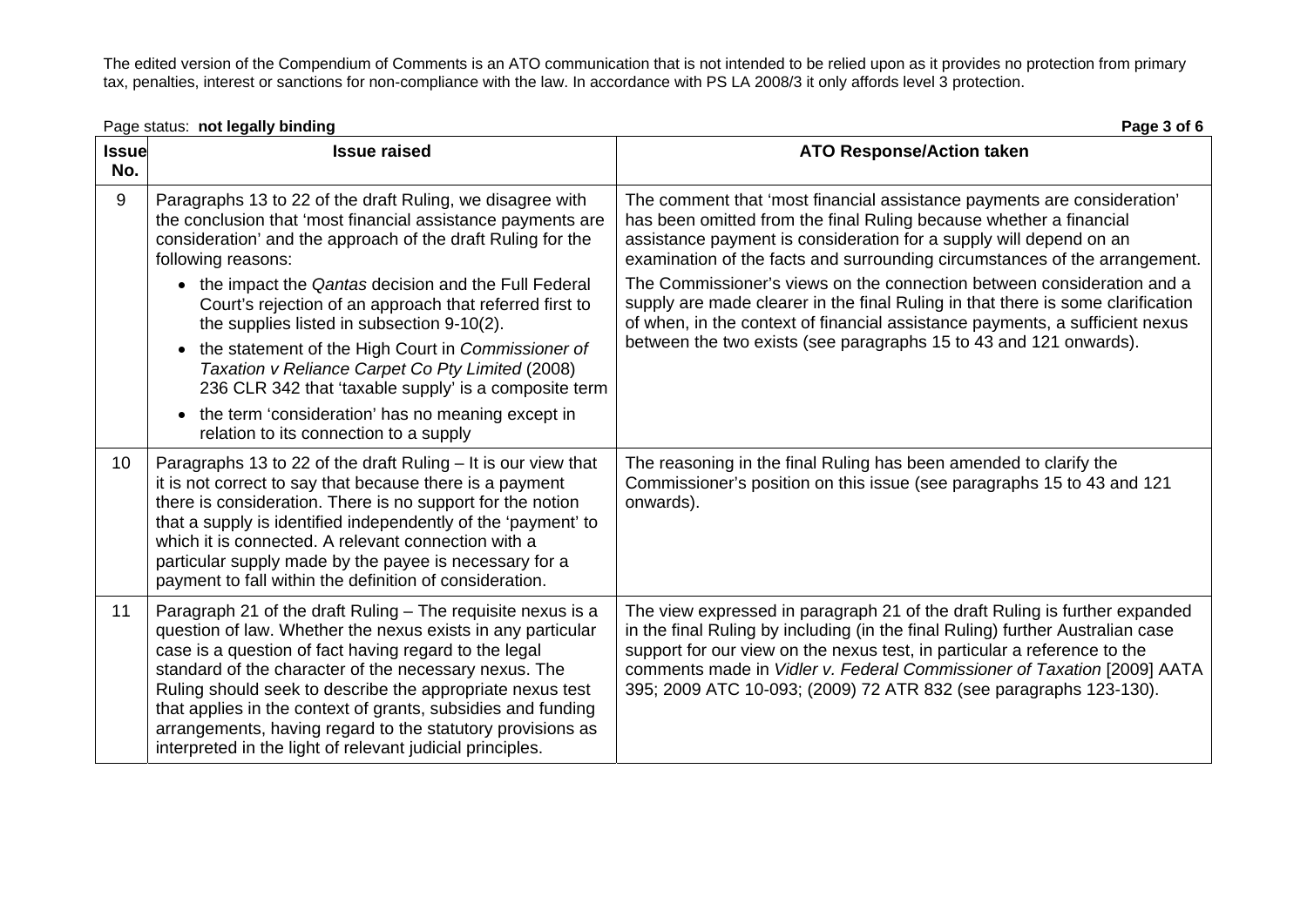|                     | Page status: not legally binding<br>Page 4 of 6                                                                                                                                                                                                                                                                                                                                  |                                                                                                                                                                                                                                                                                                                                                                                                                                                                   |
|---------------------|----------------------------------------------------------------------------------------------------------------------------------------------------------------------------------------------------------------------------------------------------------------------------------------------------------------------------------------------------------------------------------|-------------------------------------------------------------------------------------------------------------------------------------------------------------------------------------------------------------------------------------------------------------------------------------------------------------------------------------------------------------------------------------------------------------------------------------------------------------------|
| <b>Issue</b><br>No. | <b>Issue raised</b>                                                                                                                                                                                                                                                                                                                                                              | <b>ATO Response/Action taken</b>                                                                                                                                                                                                                                                                                                                                                                                                                                  |
| 12                  | Paragraph 22 of the draft Ruling - The ATO should<br>recognise that the significant relevance of the nature of<br>grants, subsidies and funding payments will be supported<br>by the circumstances in which they arise, and the identity of<br>the payer and payee.                                                                                                              | Noted. The Commissioner's agrees that in establishing whether the payment<br>is consideration for a supply, it is necessary to look at the whole of the<br>arrangement taking into account the surrounding facts and circumstances<br>which may include reference to the identity of the payer and payee and the<br>nature of the assistance being provided. However, the Commissioner<br>considers that none of these indicators are determinative on their own. |
| 13                  | Paragraph 23 of the draft Ruling - The payment is<br>contractual consideration for the intellectual property<br>received. No reference to 'sufficient nexus' is required to<br>establish a taxable supply in that circumstance. As such,<br>the question arises as to whether the payment can be<br>referred to as a 'financial assistance payment'.                             | In the final Ruling a wide range of payments are encompassed in the<br>concept of 'financial assistance payment' (see paragraph 5). Although a<br>relatively straight forward application of the principles described in the<br>Ruling, it was considered appropriate to include such an example to<br>illustrate the breadth of arrangements which may be considered by some<br>taxpayers to constitute financial assistance.                                    |
| 14                  | Paragraph 24 of the draft Ruling - The ruling says a<br>'payment has a sufficient nexus with the supply of the entry<br>into the obligation for which the financial assistance<br>payment is made'. It is the view that this raises difficult<br>questions of the presence of 'legal relations' and when<br>those obligations are the things 'for which' the payment is<br>made. | Noted. The final Ruling further clarifies this statement at paragraphs 28-31.                                                                                                                                                                                                                                                                                                                                                                                     |
| 15                  | The draft does not consider the role of the law of equity<br>where gifts for purposes are concerned. It is apparent that<br>many of the examples in the draft involve gifts such that<br>circumstances similar to those referred to in Chatham<br>Island Enterprise Trust v. CIR [1999] 2 NZLR 388<br>(Chatham Islands) are involved.                                            | The final Ruling has been amended to include a discussion on the principles<br>outlined in Chatham Islands (see paragraphs 117-118) and an expanded<br>discussion on the meaning of gift and non-profit body in the context of<br>section 9-15 of the GST Act.                                                                                                                                                                                                    |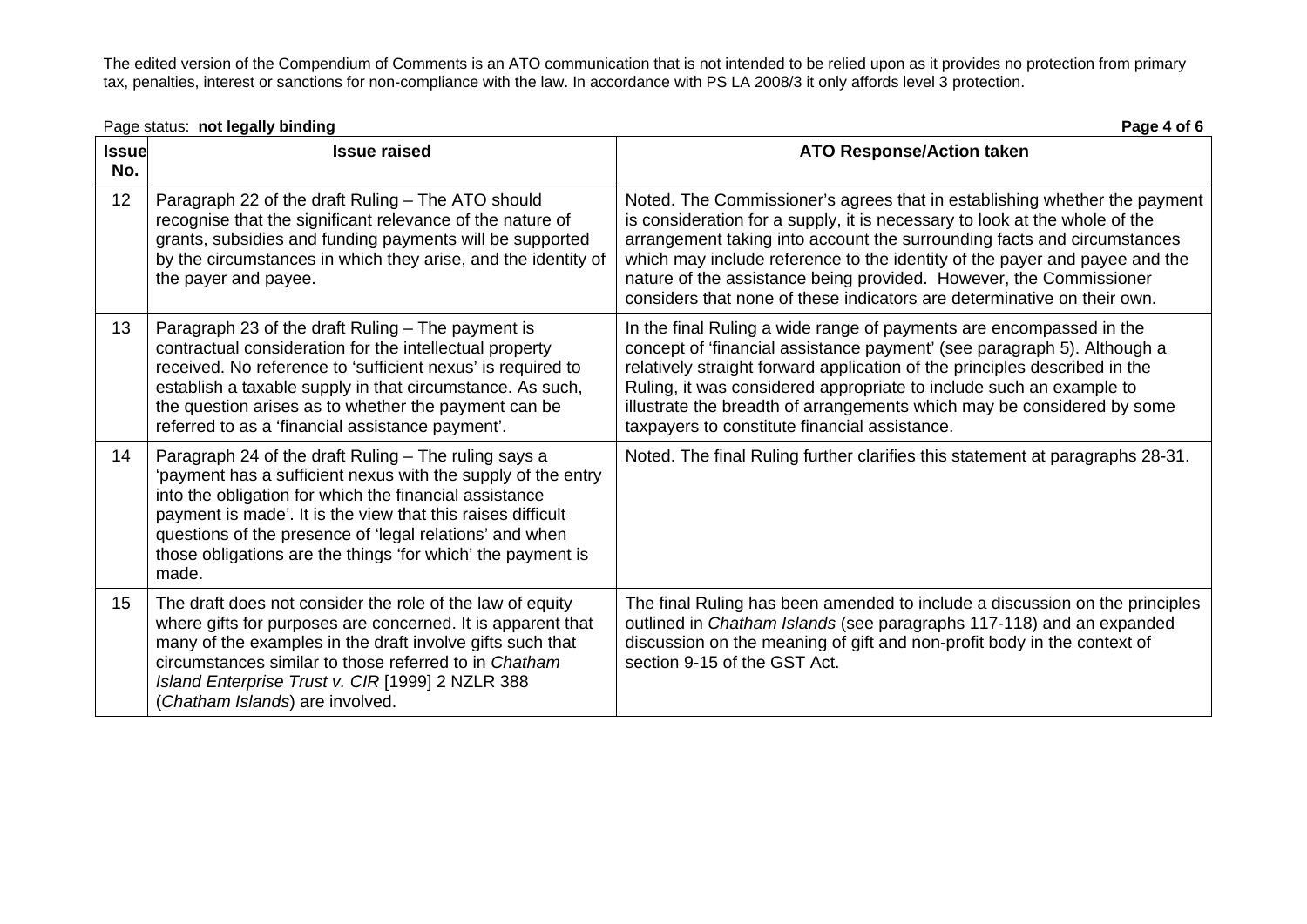|                     | Page status: not legally binding                                                                                                                                                                                                                                                                                                                                                                                                                                                                                                                                                                                                      | Page 5 of 6                                                                                                                                                                                                                                                                                                                                                                                                                                    |
|---------------------|---------------------------------------------------------------------------------------------------------------------------------------------------------------------------------------------------------------------------------------------------------------------------------------------------------------------------------------------------------------------------------------------------------------------------------------------------------------------------------------------------------------------------------------------------------------------------------------------------------------------------------------|------------------------------------------------------------------------------------------------------------------------------------------------------------------------------------------------------------------------------------------------------------------------------------------------------------------------------------------------------------------------------------------------------------------------------------------------|
| <b>Issue</b><br>No. | <b>Issue raised</b>                                                                                                                                                                                                                                                                                                                                                                                                                                                                                                                                                                                                                   | <b>ATO Response/Action taken</b>                                                                                                                                                                                                                                                                                                                                                                                                               |
| 16                  | Based on C of IR v New Zealand Refining Co Ltd (1997) 18<br>NZTC 13,187 (New Zealand Refining):<br>• a contribution to cover costs of operations, even if<br>subject to conditions, is not consideration in respect<br>of a supply to the payer;<br>• the conclusion may be different in the case of<br>subsidies of the 'price' of supplies to third parties.                                                                                                                                                                                                                                                                        | Noted. The Commissioner's views on the principles for which New Zealand<br>Refining is authority is contained in GSTR 2006/9: supplies (paragraphs<br>102-103) and it was considered appropriate to cross reference that view in<br>the final Ruling.                                                                                                                                                                                          |
| 17                  | Example 2 - The troupe is merely affirming a pre-existing<br>equitable obligation to apply the monies in the authorised<br>way. In this context, any undertaking by the recipient troupe<br>is likely to be regarded as 'insufficient consideration' for the<br>purposes of contract law to form a binding contractual<br>agreement.<br>Furthermore, by accepting the funding to continue to<br>operate, the troupe is not necessarily making any supply<br>simply because it is subject to conditions. Rather the<br>payment would be seen as a unilateral contribution by a<br>charitable trust to the troupe's operating expenses. | The example has been re-drafted to make it clearer that the troupe is<br>receiving the financial assistance payment for the entry into an enforceable<br>obligation (refer to example 3 in the final Ruling).                                                                                                                                                                                                                                  |
| 18                  | Where Government to Government grants are concerned,<br>at least for GREs of the same level of Government,<br>Division 149 of the GST law does not go so far as to deem<br>supplies nor payment to be consideration flowing between<br>these 'fictional entities'. Accordingly, it is difficult to<br>conclude that payments between government branches<br>could be regarded as consideration for supplies. They<br>should be characterised in accordance with their legal form<br>as mere funding of government programs.                                                                                                           | The Commissioner does not agree that there can never be taxable supplies<br>between government entities. Division 149, whilst it does not deem supplies<br>to have occurred between the relevant entities, has the effect of recognising<br>those government entities, once registered, as entities carrying on an<br>enterprise. Hence, it is possible for supplies for consideration to flow<br>between such entities which have registered. |